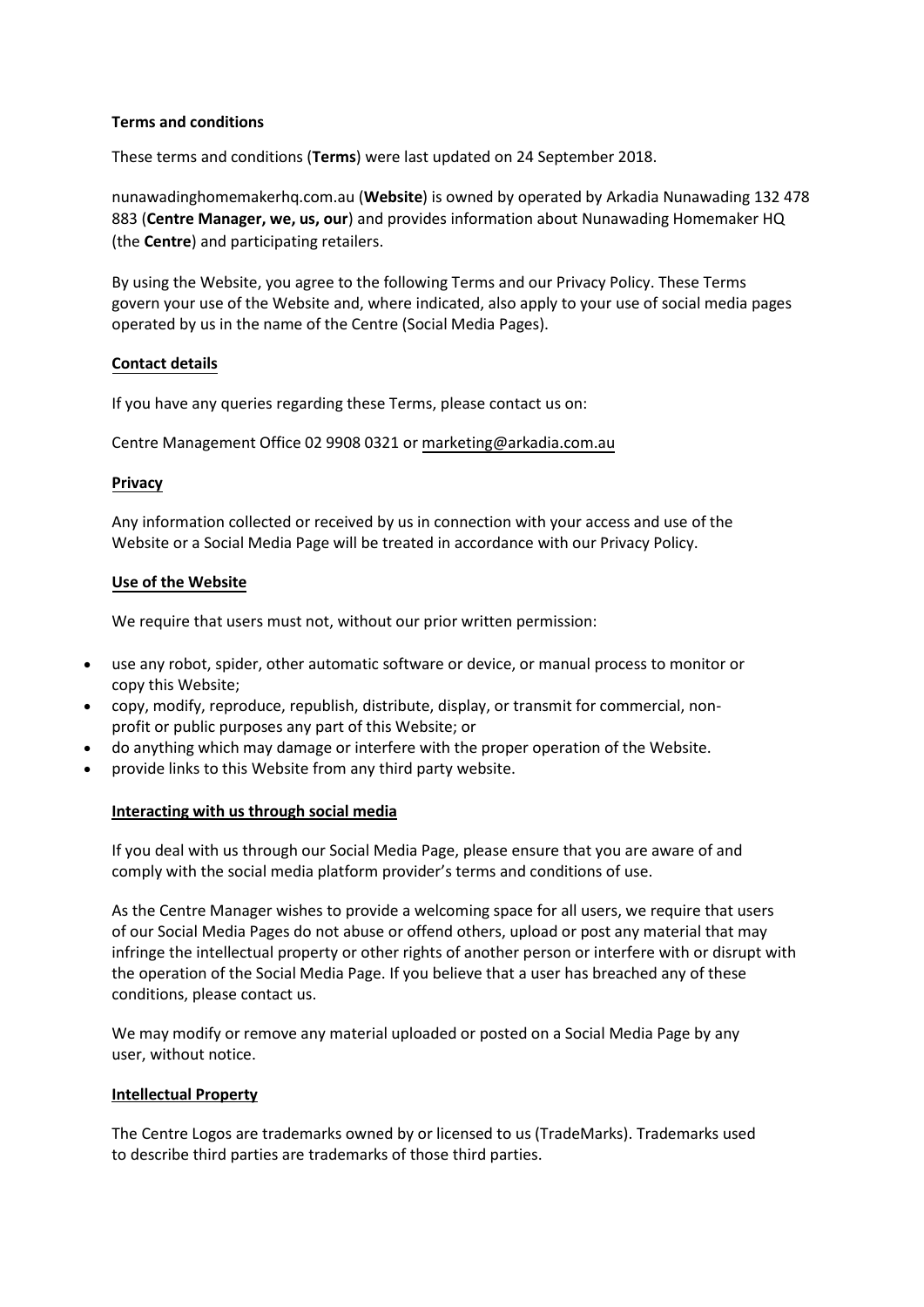You acknowledge and agree that:

- except as expressly set out in these Terms, you obtain no patents, trademarks, design rights, copyright, trade names, confidential information or other similar rights or obligations (**Intellectual Property Rights**) in any part of the Website or Social Media Page.
- by uploading, posting or otherwise making available any material via a Website or a Social Media Page, you grant us a non-exclusive, worldwide, royalty-free, perpetual licence to copy, edit and use the material in any form for any purpose.

As between you and us, all Intellectual Property Rights in this Website and Social Media Page vest in us. If you become aware of any infringements or suspected infringement by any third party of any Intellectual Property Rights in this Website, please immediately notify us.

# **Third party content and links**

The Website and the Social Media Pages may contain links to or display the content of third parties and links to websites which are not under our control. If you use or rely upon third party content or websites, you do so at your own risk.

# **Disclaimer**

The information on the Website and the Social Media Pages are provided "as is". While the Centre Manager takes reasonable steps to ensure that information on its Website and Social Media Pages is accurate, current and complete, we do not guarantee or make any representation or warranty in relation to the accuracy, currency or completeness of the information, nor in relation to the merchantability and fitness for a particular purpose.

To the fullest extent permitted by law, we are not responsible for, and accept no liability with respect to, any material made available on the Website or Social Media Page by a third party. We do not endorse any opinion, advice or statement made by any person other than us.

By accessing the Website or a Social Media Page, the user assumes all risks associated with its use, including the risk that the user's computer, software or data may be damaged or lost by data transmission errors or any virus. If you choose to send any confidential information to us electronically, you do so at your own risk.

# **Limitation of liability**

Any liability as a result of our failure to provide, or for any problems with, the Website or a Social Media Page or any part of same, which cannot be lawfully excluded, is limited to the maximum extent permitted by law (as we reasonably determine), to resupplying the Website or Social Media Pages to you.

# **Website usage and cookies**

The Centre Manager documents the IP addresses, browser types, and access times, requested URLs and referred URLs of users of the Website. The purposes of this include monitoring usage patterns, carrying out system administration, troubleshooting problems and obtaining broad demographic information about users. Such information is not personally identifiable and is not shared with third parties other than our related companies, agents, contractors and service providers.